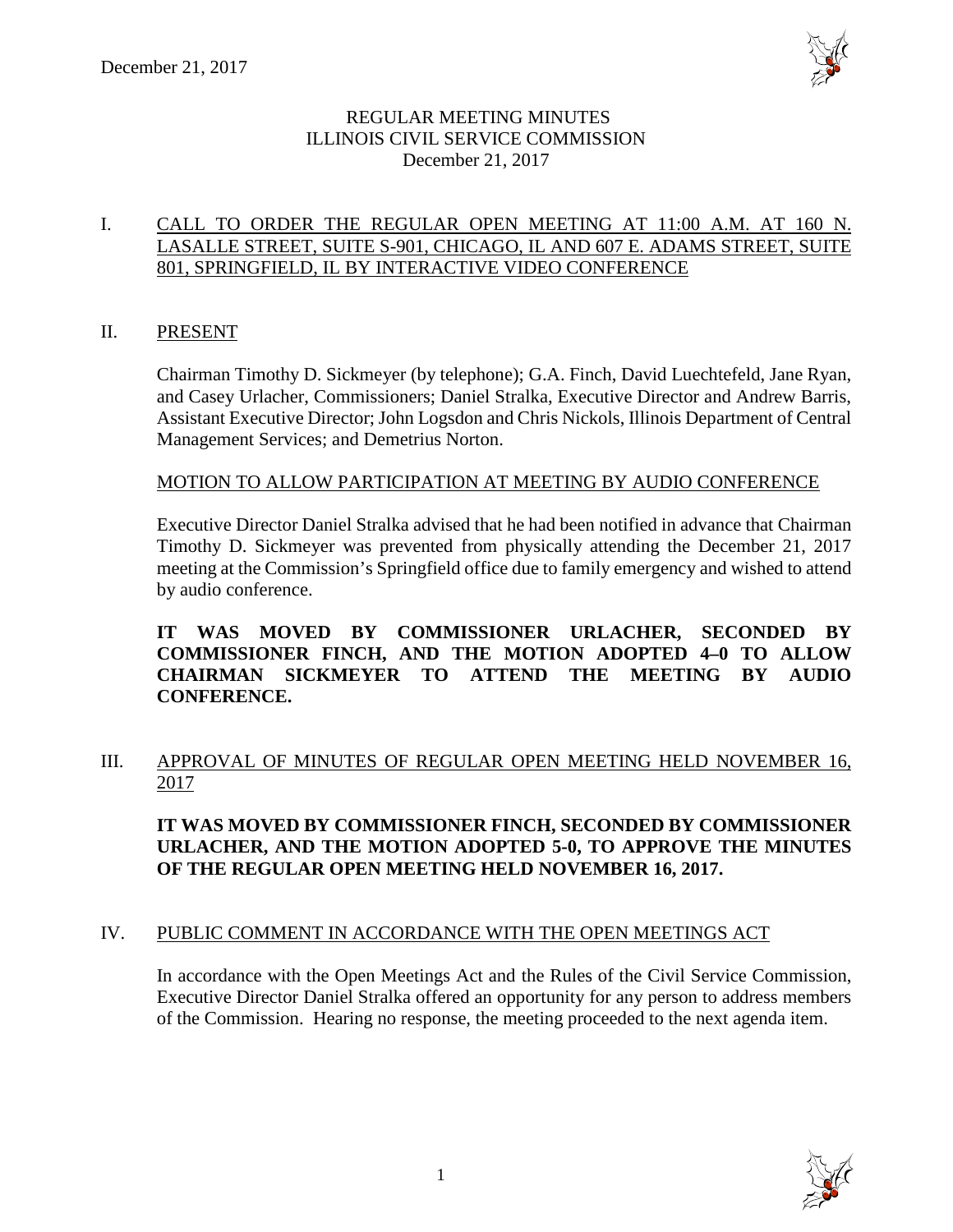

#### V. EXEMPTIONS UNDER SECTION  $4d(3)$  OF THE PERSONNEL CODE

# A. Report on Exempt Positions from Department of Central Management Services

|               | Total     | Number of Exempt |
|---------------|-----------|------------------|
| <u>Agency</u> | Employees | Positions        |
|               |           |                  |
|               |           |                  |
|               |           |                  |
|               |           |                  |
|               |           |                  |
|               |           |                  |
|               |           |                  |
|               |           |                  |
|               |           |                  |
|               |           |                  |
|               |           |                  |
|               |           |                  |
|               |           |                  |
|               |           |                  |
|               |           |                  |
|               |           |                  |
|               |           |                  |
|               |           |                  |
|               |           |                  |
|               |           |                  |
|               |           |                  |
|               |           |                  |
|               |           |                  |
|               |           |                  |
|               |           |                  |
|               |           |                  |
|               |           |                  |
|               |           |                  |
|               |           |                  |
|               |           |                  |
|               |           |                  |
|               |           |                  |
|               |           |                  |
|               |           |                  |
|               |           |                  |
|               |           |                  |
|               |           |                  |
|               |           |                  |
|               |           |                  |
|               |           |                  |
|               |           |                  |
|               |           |                  |
|               |           |                  |
|               |           |                  |
|               |           |                  |
|               |           |                  |
|               |           |                  |
|               |           |                  |
|               |           |                  |
|               |           |                  |
|               |           |                  |
|               |           |                  |
|               |           |                  |
|               |           |                  |
|               |           |                  |
|               |           |                  |

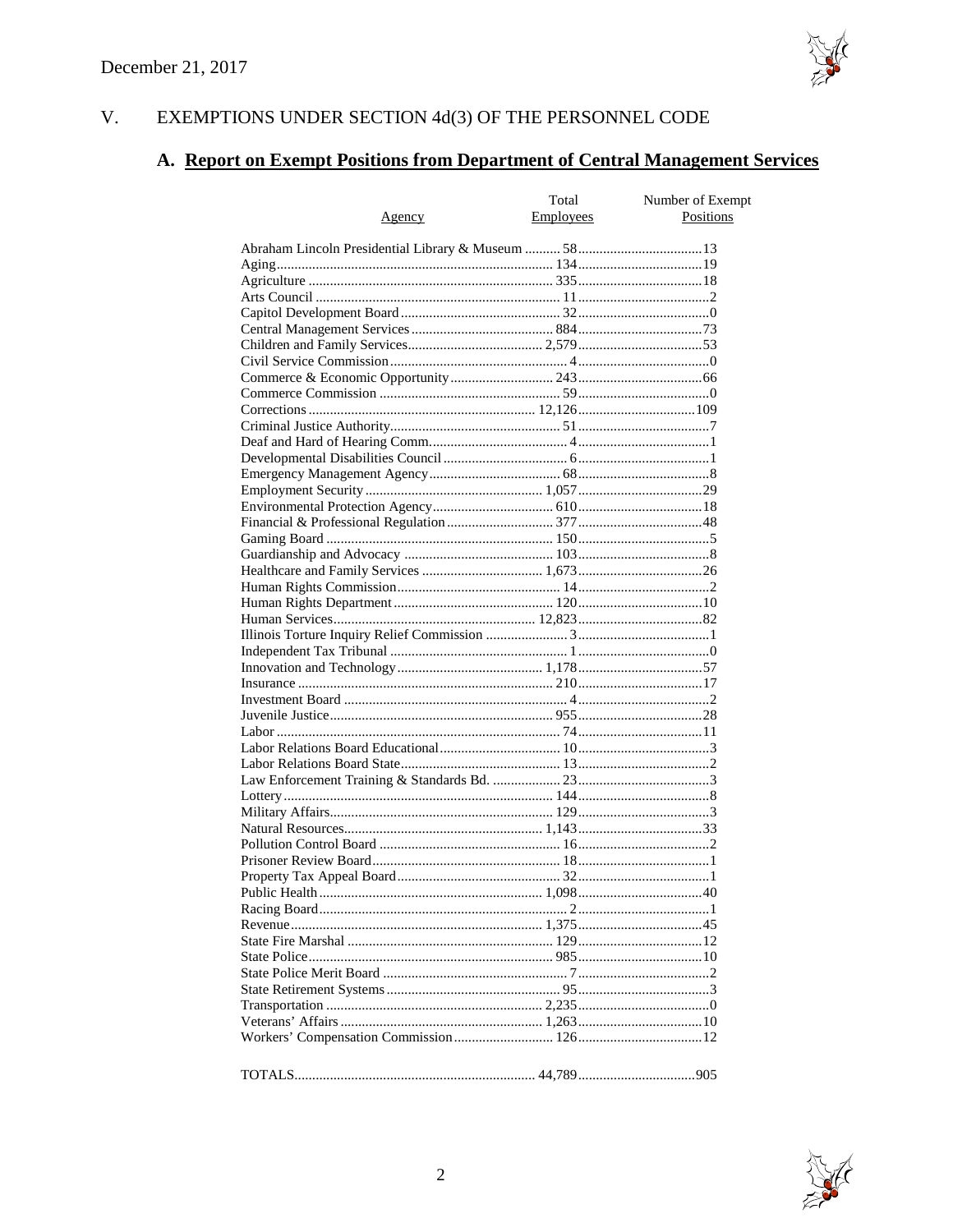

## **B. Governing Rule – Section 1.142 Jurisdiction B Exemptions**

- a) The Civil Service Commission shall exercise its judgment when determining whether a position qualifies for exemption from Jurisdiction B under Section 4d(3) of the Personnel Code. The Commission will consider any or all of the following factors inherent in the position and any other factors deemed relevant to the request for exemption:
	- 1) The amount and scope of principal policy making authority;
	- 2) The amount and scope of principal policy administering authority;
	- 3) The amount of independent authority to represent the agency, board or commission to individuals, legislators, organizations or other agencies relative to programmatic responsibilities;
	- 4) The capability to bind the agency, board or commission to a course of action;
	- 5) The nature of the program for which the position has principal policy responsibility;
	- 6) The placement of the position on the organizational chart of the agency, board or commission;
	- 7) The mission, size and geographical scope of the organizational entity or program within the agency, board or commission to which the position is allocated or detailed.
- b) The Commission may, upon its own action after 30 days' notice to the Director of Central Management Services or upon the recommendation of the Director of the Department of Central Management Services, rescind the exemption of any position that no longer meets the requirements for exemption set forth in subsection (a). However, rescission of an exemption shall be approved after the Commission has determined that an adequate level of managerial control exists in exempt status that will insure responsive and accountable administrative control of the programs of the agency, board or commission.
- c) For all positions currently exempt by action of the Commission, the Director of Central Management Services shall inform the Commission promptly in writing of all changes in essential functions, reporting structure, working title, work location, position title, position number or specialized knowledge, skills, abilities, licensure or certification.
- d) Prior to granting an exemption from Jurisdiction B under Section 4d(3) of the Personnel Code, the Commission will notify the incumbent of the position, if any, of its proposed action. The incumbent may appear at the Commission meeting at which action is to be taken and present objections to the exemption request.

(Source: Amended at 34 Ill. Reg. 3485, effective March 3, 2010)

\* \* \*

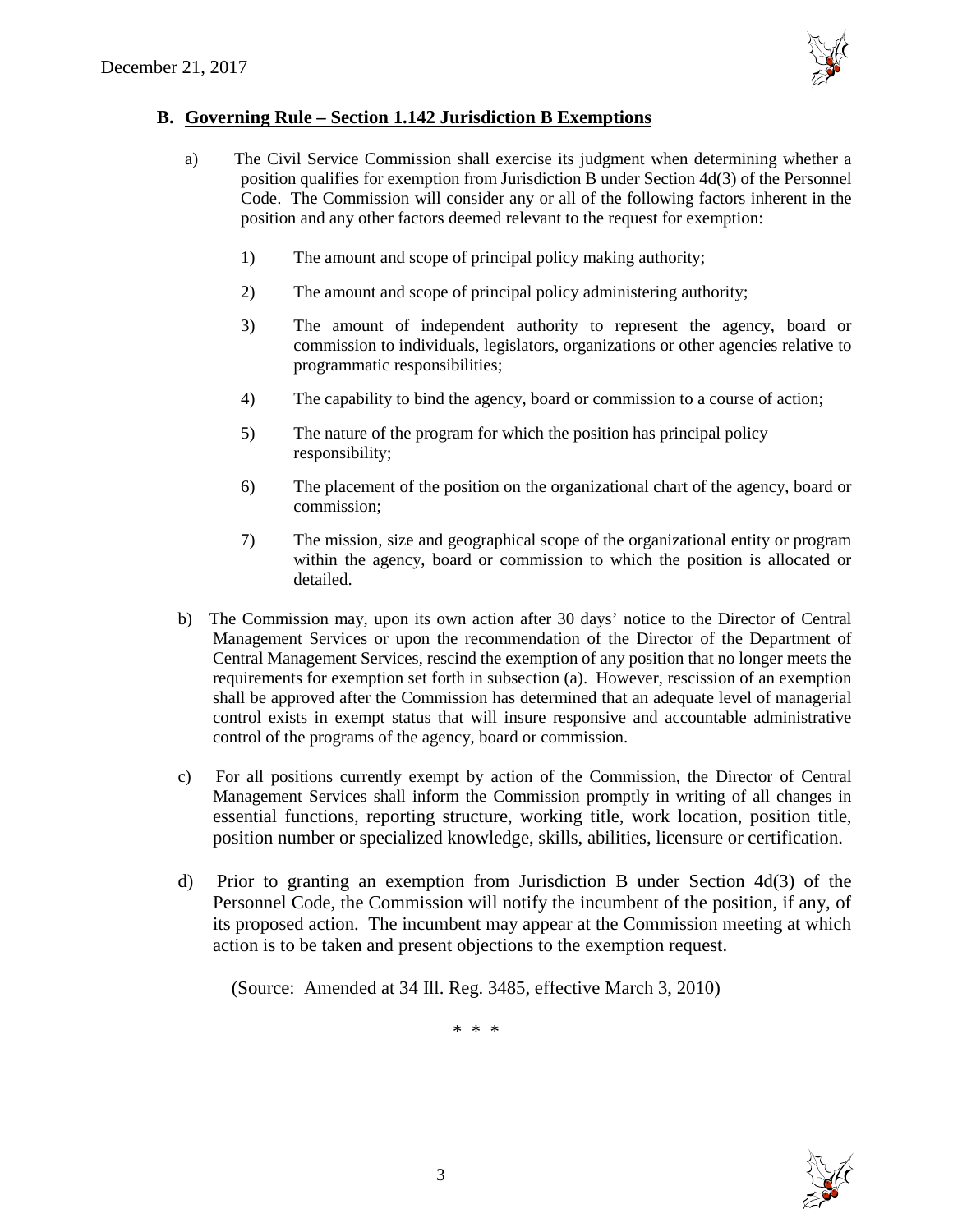

# **C. Request for 4d(3) Exemption**

Executive Director Daniel Stralka reported the following:

 $\triangleright$  As to Item C, this request was from the Department of Natural Resources and is for a Division Manager of Parks & Recreation, a position that reports to the Deputy Director of Land Management who reports to the Director. This request was originally submitted to the Commission back in June but Central Management Services asked that it not be placed on an agenda at that time. Commission staff held the request until being asked to place it on this month's agenda. There is a provisional appointment to this position which expires on January 18, 2018.

This position is the principal policy developer and administrator for the Division of Parks & Recreation, the largest program under Land Management. It has a budget of more than \$80,000,000 and 420 authorized positions to manage 390 facilities throughout the State of Illinois. This includes our State Parks which have over 44,000,000 visitors each year. Parks & Recreation also produces other programs designed to facilitate the use of the agency's resources. This position has significant independent authority on behalf of the agency to run this program. Considering the nature of the program and the independent authority of the position, Staff recommended approval of this exemption request.

Executive Director Stralka pointed out that the position description indicates it is not Rutan exempt. Historically, the Commission has for the most part only considered positions for exemption that had previously been determined by the staff of Central Management Services to be Rutan exempt. The Rutan exemption standards have historically been broader than those for principal policy exemptions. That is why the indication that this position is Rutan covered was a concern to the Staff. He noted this is a time of uncertainty when it comes to Rutan exemption determinations with the insertion of the Special Master into the process. After additional inquiry, Central Management Services indicated that even though the position description form indicates it is Rutan covered, that will not prevent the agency from filling the position without the requirement to utilize open competitive lists or the like. That was historically a concern of the Commission. Even though it would determine a position is exempt from Jurisdiction B and hiring constraints therein, the agency would not be free to utilize, for example, political considerations as a factor due to a Rutan covered determination. That no longer appears to be the case moving forward. Staff was advised that there will be additional information forthcoming on the Rutan determinations in the next few months.

Commissioner Luechtefeld asked for additional information about the position's duties. Since there was no agency representative present, Executive Director Stralka added that the Division of Parks & Recreation is the largest in Land Management. This position oversees the entire Division which includes all the State parks as well as programs related to them such as hunting safety and disabled access. Commissioner Ryan indicated she was unsure why this position was not found to be Rutan exempt

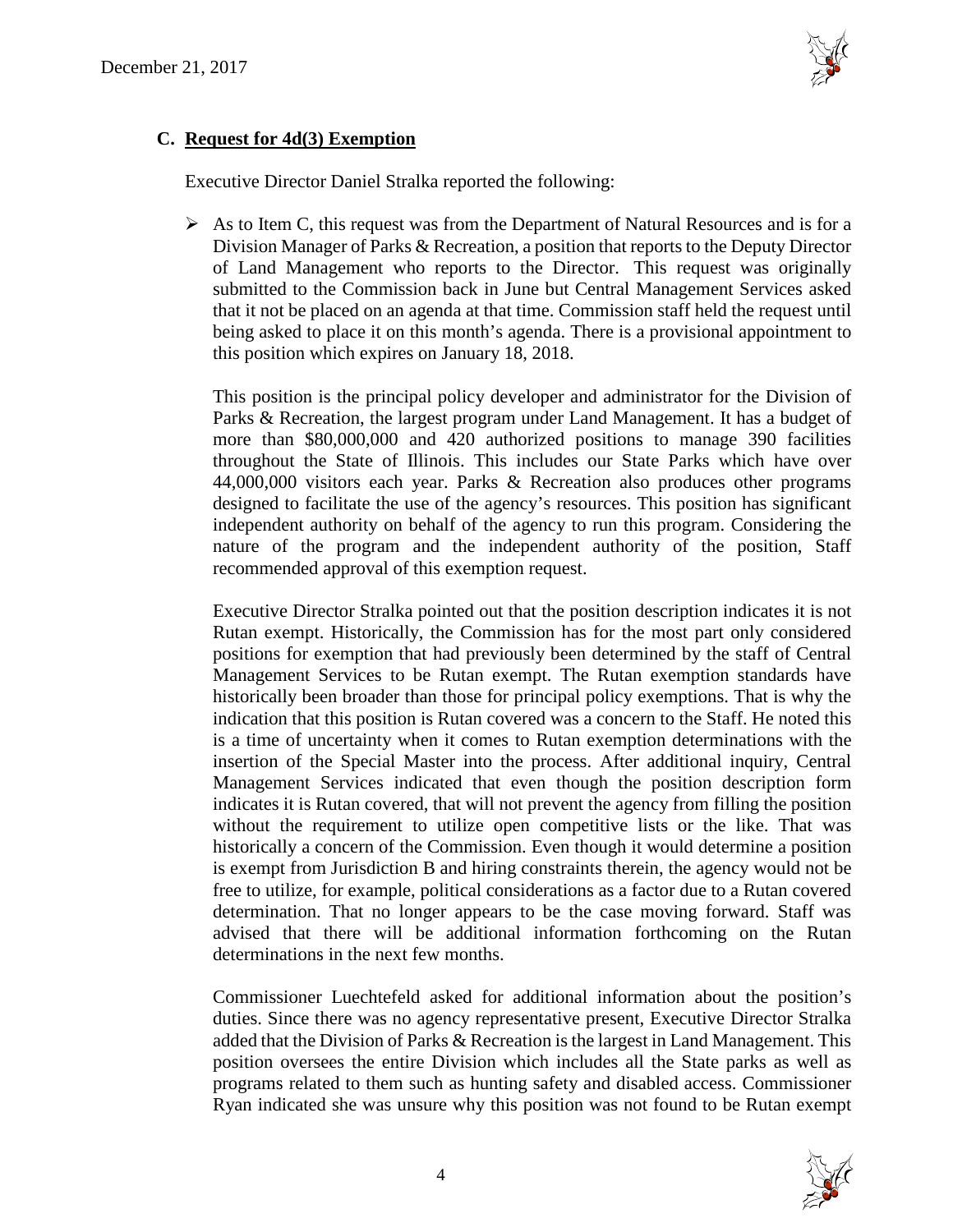

given the size and scope of the program. Executive Director Stralka replied that Staff inquired if the agency or Central Management Services was aware of the reason for the Rutan covered determination but neither had a response. He added that there appears to be a change in the whole Rutan exemption process. First, the phrase itself may become obsolete and replaced by the term "Shakman exempt" referencing positions appropriate for political affiliation to be a factor in the selection process. Second, the process may be getting turned around whereby the determination of whether a principal policy exempt position is Shakman exempt may end up simply being conditioned on the Commission's finding it is appropriate for a Section 4d(3) exemption. This is all still being fleshed out.

Commissioner Ryan then suggested that due to the uncertainty of the Rutan exemption process it may be more appropriate to approve the exemption for a one year term. That would allow the Commission to reconsider whether the position still qualifies for exemption after the Rutan exemption determination process becomes more settled. Commissioner Luechtefeld added that the qualifications could change at any time and this would allow the Commission to avoid approving a permanent exemption for this position. Chairman Sickmeyer indicated he remained uncertain why this position would not qualify to be Rutan exempt, a viewpoint that Commissioner Ryan agreed with. Commissioner Finch inquired when it was that a one year term exemption would expire. Executive Director Stralka replied that the Commission had previously set forth that a term exemption expires on the scheduled meeting day of the last month of the term due to the uncertainty of what day of the month the Commission's meeting would fall on. In this case, that would be the scheduled meeting day in December 2018.

## **IT WAS MOVED BY COMMISSIONER RYAN, SECONDED BY COMMISSIONER URLACHER, AND THE MOTION ADOPTED 5-0 TO GRANT THE EXEMPTION REQUEST FOR THE FOLLOWING POSITION FOR THE PERIOD OF ONE YEAR:**

**C: Division of Parks and Recreation (Natural Resources)**

## **The following 4d(3) exemption request was granted on December 21, 2017 for a period of one year:**

| <b>Position Number</b>  | $140070 - 12 - 32 - 000 - 00 - 01$                          |
|-------------------------|-------------------------------------------------------------|
| <b>Functional Title</b> | Division of Parks and Recreation                            |
| Incumbent               | Vacant                                                      |
| Supervisor              | Deputy Director-Land Management who reports to the Director |
| Location                | <b>Sangamon County</b>                                      |

## **C. Illinois Department of Natural Resources – proposed exemption**

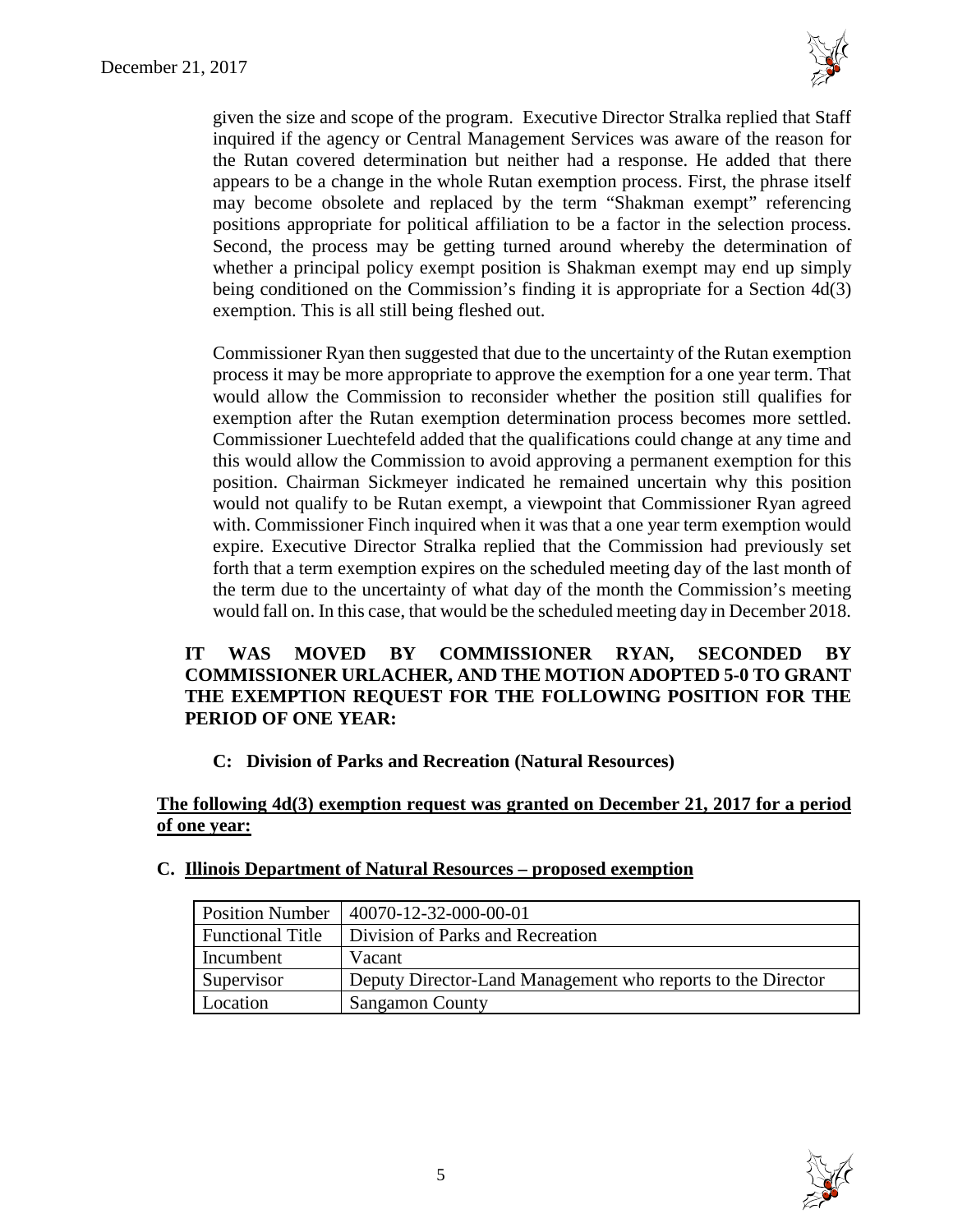

## VI. CLASS SPECIFICATIONS

#### **A. Governing Rule – Section 1.45 Classification Plan**

The Commission will review the class specifications requiring Commission approval under the Classification Plan and will approve those that meet the requirements of the Personnel Code and Personnel Rules and conform to the following accepted principles of position classification:

- a) The specifications are descriptive of the work being done or that will be done;
- b) Identifiable differentials are set forth among classes that are sufficiently significant to permit the assignment of individual positions to the appropriate class;
- c) Reasonable career promotional opportunities are provided;
- d) The specifications provide a reasonable and valid basis for selection screening by merit examinations;
- e) All requirements of the positions are consistent with classes similar in difficulty, complexity and nature of work.

The following class titles were submitted for abolishment, creation and revision by the Director of the Illinois Department of Central Management Services:

- **B. Construction Supervisor 1 (abolish) Construction Supervisor 2 (abolish) Construction Supervisor (create)**
- **C. Financial Institutions Examiner Trainee (revise) Financial Institutions Examiner 1 (revise) Financial Institutions Examiner 2 (revise) Financial Institutions Examiner 3 (revise)**
- **D. Juvenile Justice Specialist Intern (revise) Juvenile Justice Specialist (revise) Juvenile Justice Supervisor (revise) Juvenile Justice Chief of Security (revise)**

Assistant Executive Director Andrew Barris indicated that as previously stated, Central Management Services, Technical Services is in the process of cleaning up the language in the class specifications as a whole as a strategy to accurately reflect the responsibilities and requirements of the classes.

 $\triangleright$  As to Item B, the proposed abolishment, revision and/or creation regarding the Construction Supervisor classes is based upon this strategy as the Construction Supervisor I class has not been used since 2009 and the Construction Supervisor II class has not been used since 2012.

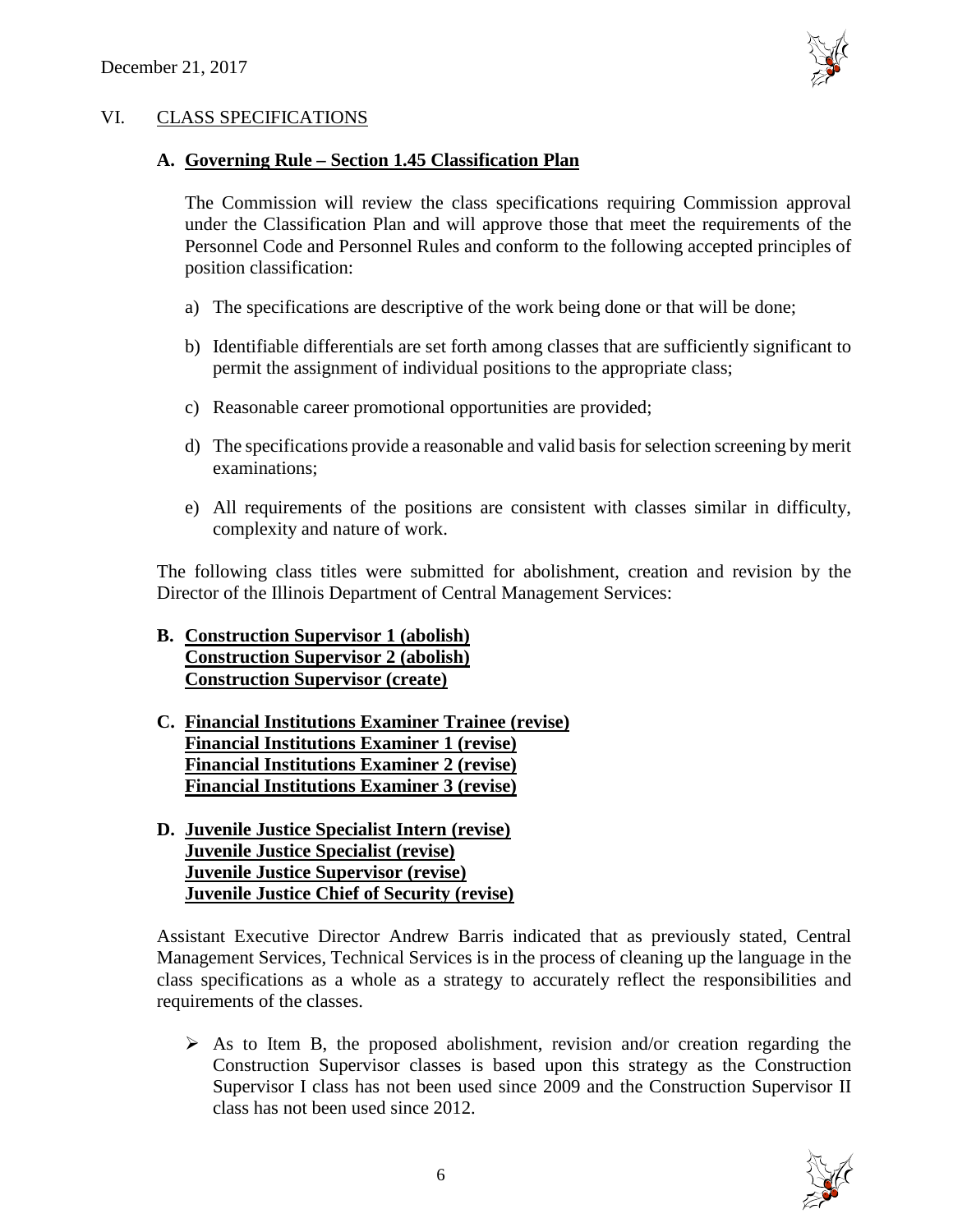

- $\triangleright$  As to Item C, the revisions to the Financial Institutions Examiner classes were necessary to accurately reflect a discrepancy in the desirable requirements of the Financial Institutions Examiner II and III title due to an inadvertent change to the Financial Institutions Examiner III reflecting the same required experience level as the Financial Examiner II title.
- $\triangleright$  As to Item D, the revisions to the Juvenile Justice classes are necessary to accommodate Public Act 100-0019 effective January 1, 2018 which will redefine the requirements for the positions subject to the Juvenile Justice Act. Assistant Executive Director Barris inquired of John Logsdon at CMS Technical Services if the terms "accredited college or university" as used in the Public Act meant the same thing as "recognized college or university" as used in the proposed class specifications. Logsdon indicated that the terms had the same meaning. All of the class specifications at issue were agreed to through collective bargaining and Logsdon indicated that none of the revisions would result in a pay increase. Logsdon also explained that the pay rate for the Construction Supervisor class had yet to be determined until the class specification is approved by the Civil Service Commission and petitioned for and certified into a collective bargaining unit.

# **IT WAS MOVED BY COMMISSIONER URLACHER, SECONDED BY COMMISSIONER RYAN, AND THE MOTION ADOPTED 5-0 TO APPROVE THE ABOLISHMENT, CREATION AND REVISION OF THE FOLLOWING CLASS TITLES TO BE EFFECTIVE JANUARY 1, 2018:**

- **B. Construction Supervisor 1 (abolish) Construction Supervisor 2 (abolish) Construction Supervisor (create)**
- **C. Financial Institutions Examiner Trainee (revise) Financial Institutions Examiner 1 (revise) Financial Institutions Examiner 2 (revise) Financial Institutions Examiner 3 (revise)**
- **D. Juvenile Justice Specialist Intern (revise) Juvenile Justice Specialist (revise) Juvenile Justice Supervisor (revise) Juvenile Justice Chief of Security (revise)**

**IT WAS MOVED BY COMMISSIONER URLACHER, SECONDED BY COMMISSIONER FINCH, AND THE MOTION ADOPTED 5-0 TO DISAPPROVE ANY CLASS SPECIFICATIONS RECEIVED BY THE COMMISSION STAFF NOT CONTAINED IN THIS AGENDA TO ALLOW ADEQUATE STUDY.** 

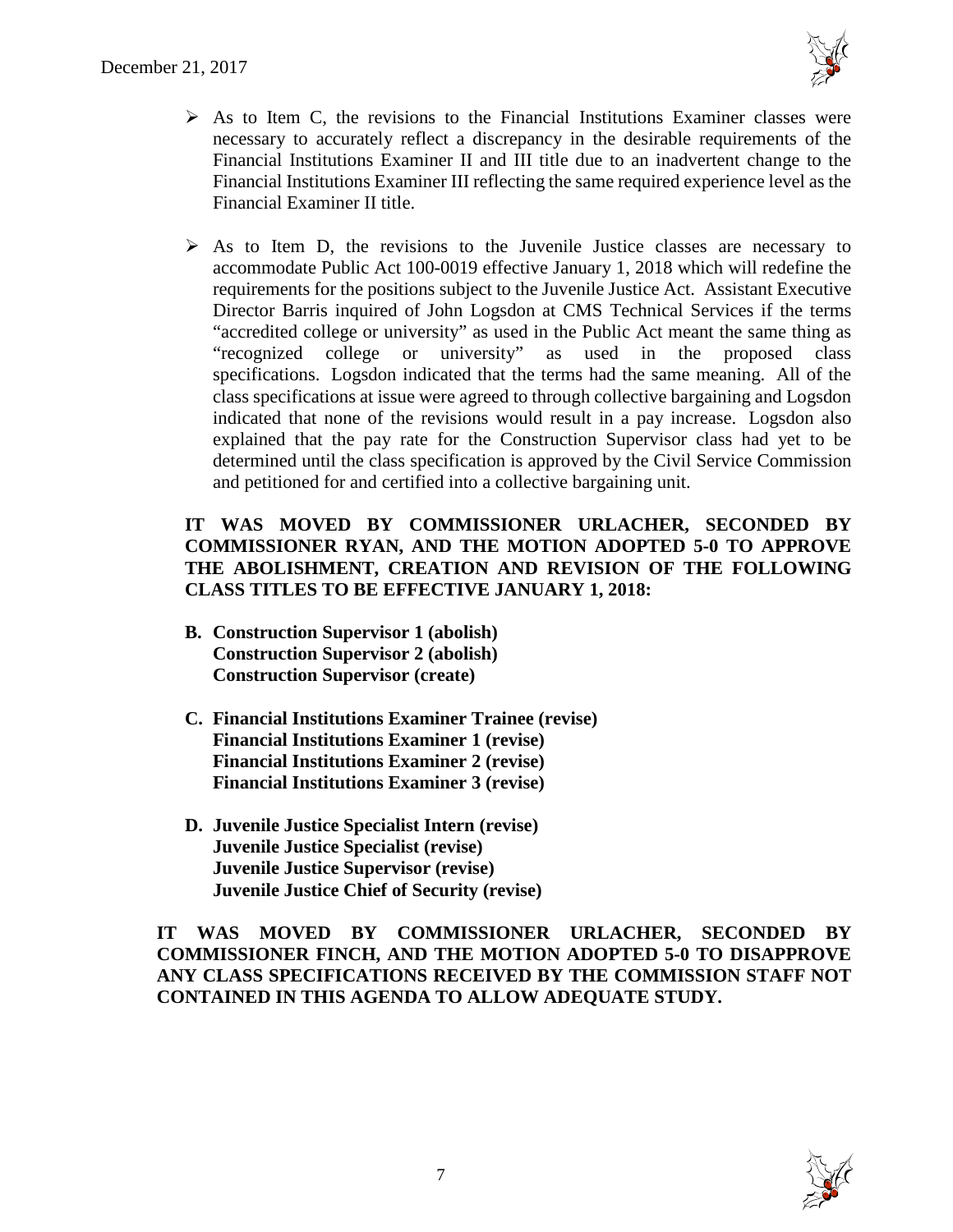

#### VII. PERSONNEL RULES

## **A. Civil Service Commission Governing Rule – Section 1.310 Personnel Rules**

The Commission has power to disapprove new rules or amendments to existing rules submitted by the Director of Central Management Services. Such proposed new rules or amendments of existing rules submitted to the Commission shall be accompanied by a report of proceedings attending the prior public hearing required by law with respect to them. If the Commission does not disapprove new rules or any amendment to existing rules within 30 days following the receipt from the Director of Central Management Services, the new rules or amendments have the force and effect of law after filing by the Director with the Secretary of State.

## **B. None submitted**

**IT WAS MOVED BY COMMISSIONER URLACHER, SECONDED BY COMMISSIONER RYAN, AND THE MOTION ADOPTED 5-0 TO DISAPPROVE ANY AMENDMENTS TO PERSONNEL RULES RECEIVED BY THE COMMISSION STAFF BUT NOT CONTAINED IN THIS AGENDA TO ALLOW ADEQUATE STUDY.** 

## VIII. MOTION TO CLOSE A PORTION OF THE MEETING

**IT WAS MOVED BY COMMISSIONER URLACHER, SECONDED BY COMMISSIONER FINCH, AND BY ROLL CALL VOTE THE MOTION ADOPTED 5-0 TO CLOSE A PORTION OF THE MEETING PURSUANT TO SUBSECTIONS 2(c)(1), 2(c)(4), AND 2(c)(11) OF THE OPEN MEETINGS ACT.**

| <b>SICKMEYER</b>   | YES. | <b>FINCH</b> | <b>YES</b> |
|--------------------|------|--------------|------------|
| <b>LUECHTEFELD</b> | YES. | <b>RYAN</b>  | <b>YES</b> |
| <b>URLACHER</b>    | YES  |              |            |

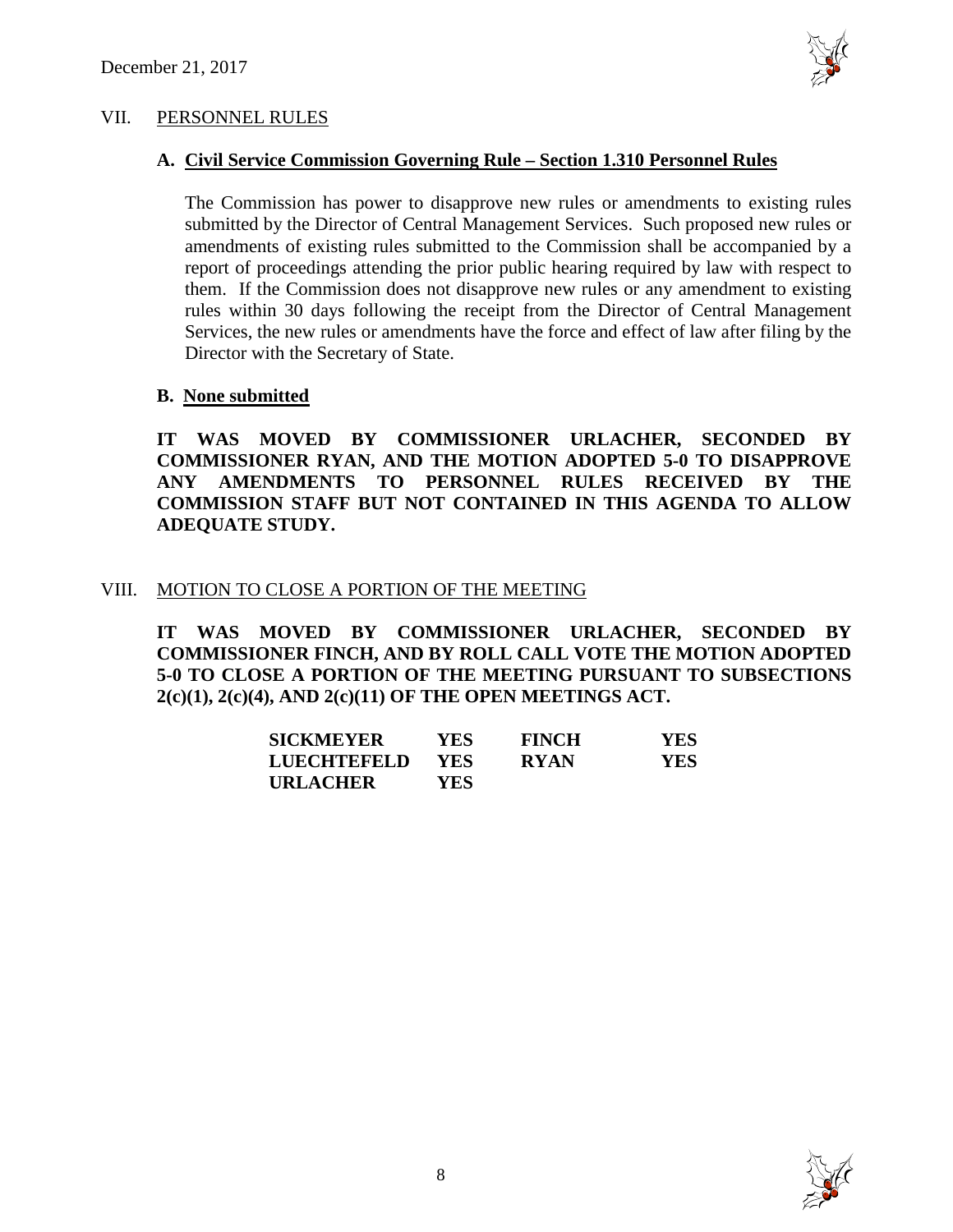

## IX. RECONVENE THE OPEN MEETING

Upon due and proper notice, the regular open meeting of the Illinois Civil Service Commission was reconvened at 160 N. LaSalle Street, Suite S-901, Chicago, Illinois and 607 E. Adams Street, Suite 801, Springfield, Illinois by interactive video conference at 11:40 a.m.

## PRESENT

Chairman Timothy D. Sickmeyer (by telephone); G.A. Finch, David Luechtefeld, Jane Ryan, and Casey Urlacher, Commissioners; Daniel Stralka, Executive Director and Andrew Barris, Assistant Executive Director; and Demetrius Norton.

# X. NON-MERIT APPOINTMENT REPORT

Set forth below is the number of consecutive non-merit appointments made by each agency as reported by Central Management Services.

| Agency                                   |                | 10/31/17 11/30/17 11/30/16 |                |
|------------------------------------------|----------------|----------------------------|----------------|
| Aging                                    |                | 1                          | $\theta$       |
| Agriculture                              | $\overline{2}$ | 1                          | $\theta$       |
| <b>Arts Council</b>                      | $\overline{0}$ | $\overline{2}$             | 0              |
| <b>Central Management Services</b>       | 7              | 6                          | 0              |
| Commerce and Economic Opportunity        | 0              | 1                          | 0              |
| <b>Employment Security</b>               | $\overline{2}$ | 7                          | 0              |
| Financial and Professional Regulation    | 3              | 3                          | 0              |
| <b>Gaming Board</b>                      | $\overline{2}$ |                            |                |
| Guardianship & Advocacy                  | 1              | 1                          |                |
| <b>Healthcare and Family Services</b>    | 4              | 8                          | 1              |
| <b>Historic Preservation Agency</b>      | 3              | $\bf{0}$                   | 0              |
| <b>Human Services</b>                    | 20             | 19                         | 9              |
| Innovation & Technology                  | 6              | 7                          | 0              |
| Insurance                                |                | 1                          |                |
| <b>Labor Relations Board-Educational</b> | $\overline{2}$ | $\mathbf{2}$               | 0              |
| <b>Natural Resources</b>                 | 15             | 24                         |                |
| Property Tax Appeal Board                |                | 1                          | $\theta$       |
| <b>State Fire Marshal</b>                | 1              | $\overline{2}$             |                |
| <b>State Police</b>                      | 7              | 6                          | 0              |
| <b>State Retirement Systems</b>          | 1              | 1                          | 0              |
| Transportation                           | 5              | 7                          | $\overline{2}$ |
| Veterans' Affairs                        | $\overline{0}$ | 3                          | $\theta$       |
| <b>Workers' Compensation Commission</b>  | 0              |                            |                |
| <b>Totals</b>                            | 84             | 105                        | 24             |

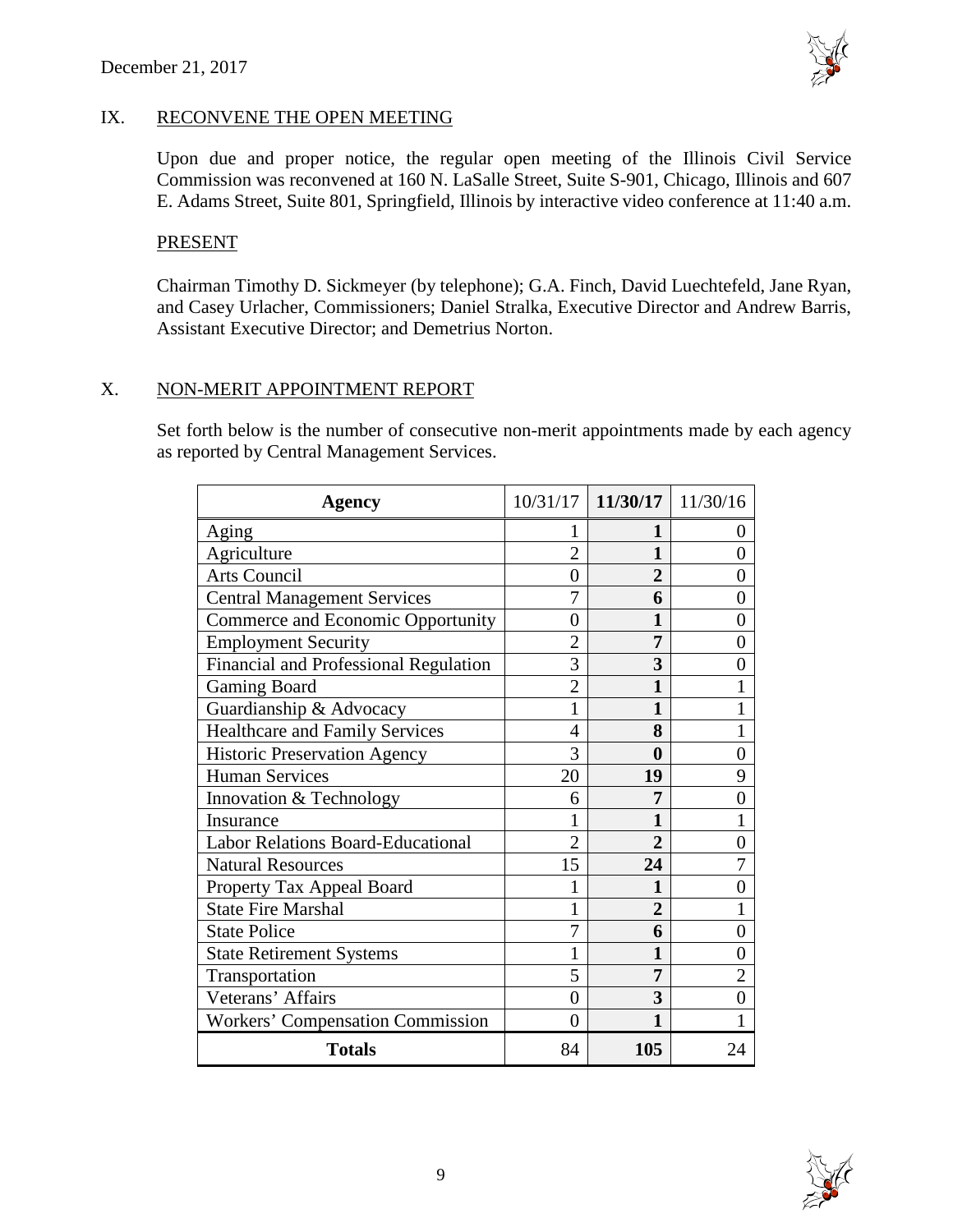

# XI. INTERLOCUTORY APPEALS

## **RV-16-18**

| Petitioner | William L. Grant, II        | <b>Appeal Date</b>   | 09/15/17                         |
|------------|-----------------------------|----------------------|----------------------------------|
| Agency     | Central Mgmt. Services      | <b>Decision Date</b> | 11/29/17                         |
| Type       | <b>Rule Violation</b>       | ALJ                  | <b>Andrew Barris</b>             |
| Issue(s)   | Failure to file information | Proposal for         | Dismissed for default subject to |
|            | requested by Commission     | Decision             | approval of Commission.          |

**IT WAS MOVED BY COMMISSIONER URLACHER SECONDED BY COMMISSIONER FINCH, AND BY ROLL CALL VOTE OF 5-0 THE MOTION ADOPTED TO AFFIRM AND ADOPT THE PROPOSAL OF THE ADMINISTRATIVE LAW JUDGE TO DISMISS THE APPEAL FOR THE REASON SET FORTH IN THE PROPOSAL FOR DECISION.**

| <b>SICKMEYER</b>   | YES        | <b>FINCH</b> | YES |
|--------------------|------------|--------------|-----|
| <b>LUECHTEFELD</b> | <b>YES</b> | <b>RYAN</b>  | YES |
| <b>URLACHER</b>    | YES        |              |     |

## **DA-17-18**

| Employee | Monica L. Barry                                                                              | <b>Appeal Date</b>       | 09/27/17                                                                             |
|----------|----------------------------------------------------------------------------------------------|--------------------------|--------------------------------------------------------------------------------------|
| Agency   | <b>Central Mgmt. Services</b>                                                                | <b>Decision Date</b>     | 11/28/17                                                                             |
| Type     | Discharge                                                                                    | ALJ                      | <b>Andrew Barris</b>                                                                 |
| Issue(s) | Motion to Dismiss for<br>no jurisdiction<br>(employee resigned and<br>appeal untimely filed) | Proposal for<br>Decision | Grant Motion to Dismiss for no<br>jurisdiction subject to approval<br>of Commission. |

**IT WAS MOVED BY COMMISSIONER RYAN, SECONDED BY COMMISSIONER LUECHTEFELD, AND BY ROLL CALL VOTE OF 5-0 THE MOTION ADOPTED TO AFFIRM AND ADOPT THE PROPOSAL OF THE ADMINISTRATIVE LAW JUDGE TO DISMISS THE APPEAL FOR THE REASONS SET FORTH IN THE PROPOSAL FOR DECISION.**

| <b>SICKMEYER</b> | YES. | <b>FINCH</b> | <b>YES</b> |
|------------------|------|--------------|------------|
| LUECHTEFELD      | YES  | <b>RYAN</b>  | <b>YES</b> |
| <b>URLACHER</b>  | YES. |              |            |

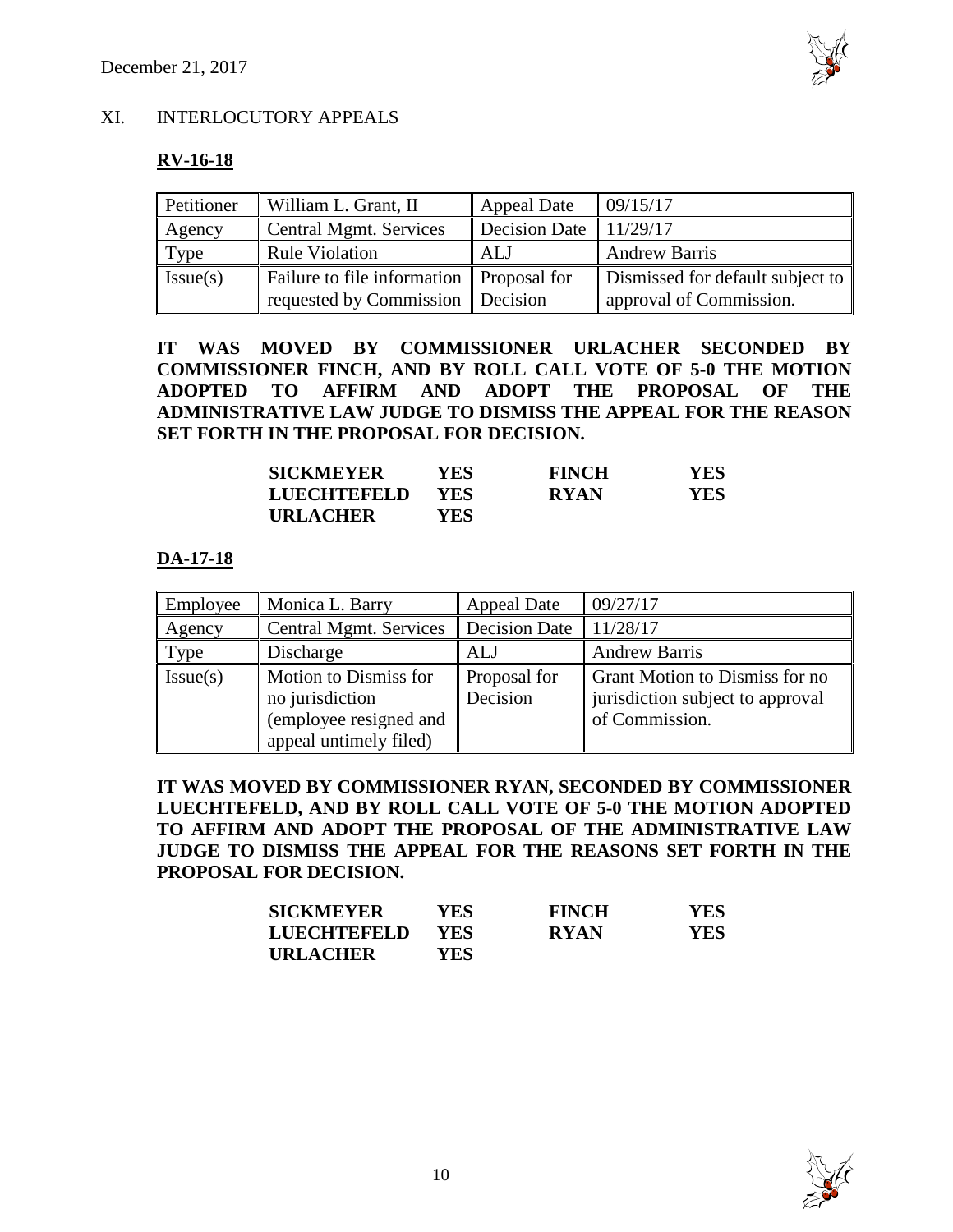

# XII. PUBLICLY ANNOUNCED DECISION RESULTING FROM APPEALS

## **DA-42-17**

| Employee    | Demetrius Norton            | Appeal Date   | 05/12/17                         |
|-------------|-----------------------------|---------------|----------------------------------|
| Agency      | Corrections                 | Decision Date | 11/30/17                         |
| Appeal Type | Discharge                   | Proposal for  | 90-day suspension plus duration  |
| ALJ         | <sup>1</sup> Daniel Stralka | Decision      | of suspension pending discharge. |

**IT WAS MOVED BY COMMISSIONER FINCH, SECONDED BY COMMISSIONER LUECHTEFELD, AND BY ROLL CALL VOTE OF 5-0 THE MOTION ADOPTED TO AFFIRM AND ADOPT THE PROPOSAL OF THE ADMINISTRATIVE LAW JUDGE THAT THE PARTIALLY PROVEN CHARGES WARRANT A 90-DAY SUSPENSION PLUS THE DURATION OF SUSPENSION PENDING DISCHARGE FOR THE REASONS SET FORTH IN THE PROPOSAL FOR DECISION DATED NOVEMBER 30, 2017.**

| <b>SICKMEYER</b> | YES. | <b>FINCH</b> | <b>YES</b> |
|------------------|------|--------------|------------|
| LUECHTEFELD      | YES. | <b>RYAN</b>  | <b>YES</b> |
| <b>URLACHER</b>  | YES  |              |            |

#### XIII. APPEALS TERMINATED WITHOUT DECISION ON THE MERITS

#### **DA-4-18**

| Employee    | <b>Morgan Knazze</b> | Appeal Date   | 07/19/17                      |
|-------------|----------------------|---------------|-------------------------------|
| Agency      | Corrections          | Decision Date | 11/28/17                      |
| Appeal Type | Discharge            | Proposal for  | Dismissed subject to approval |
| ALJ         | <b>Andrew Barris</b> | Decision      | of Commission; settled.       |

#### **S-6-18**

| Employee    | Laura J. MacQueen  | Appeal Date          | 08/09/17                      |
|-------------|--------------------|----------------------|-------------------------------|
| Agency      | <b>Corrections</b> | <b>Decision Date</b> | 12/15/17                      |
| Appeal Type | Suspension         | Proposal for         | Dismissed subject to approval |
| ALJ         | Daniel Stralka     | Decision             | of Commission; settled.       |

**IT WAS MOVED BY COMMISSIONER RYAN, SECONDED BY COMMISSIONER URLACHER, AND BY ROLL CALL VOTE OF 5-0 THE MOTION ADOPTED TO AFFIRM AND ADOPT THE PROPOSALS OF THE ADMINISTRATIVE LAW JUDGES TO DISMISS THE APPEALS AS THEY WERE SETTLED.**

| <b>SICKMEYER</b> | YES.       | <b>FINCH</b> | <b>YES</b> |
|------------------|------------|--------------|------------|
| LUECHTEFELD      | <b>YES</b> | <b>RYAN</b>  | YES.       |
| <b>URLACHER</b>  | YES.       |              |            |

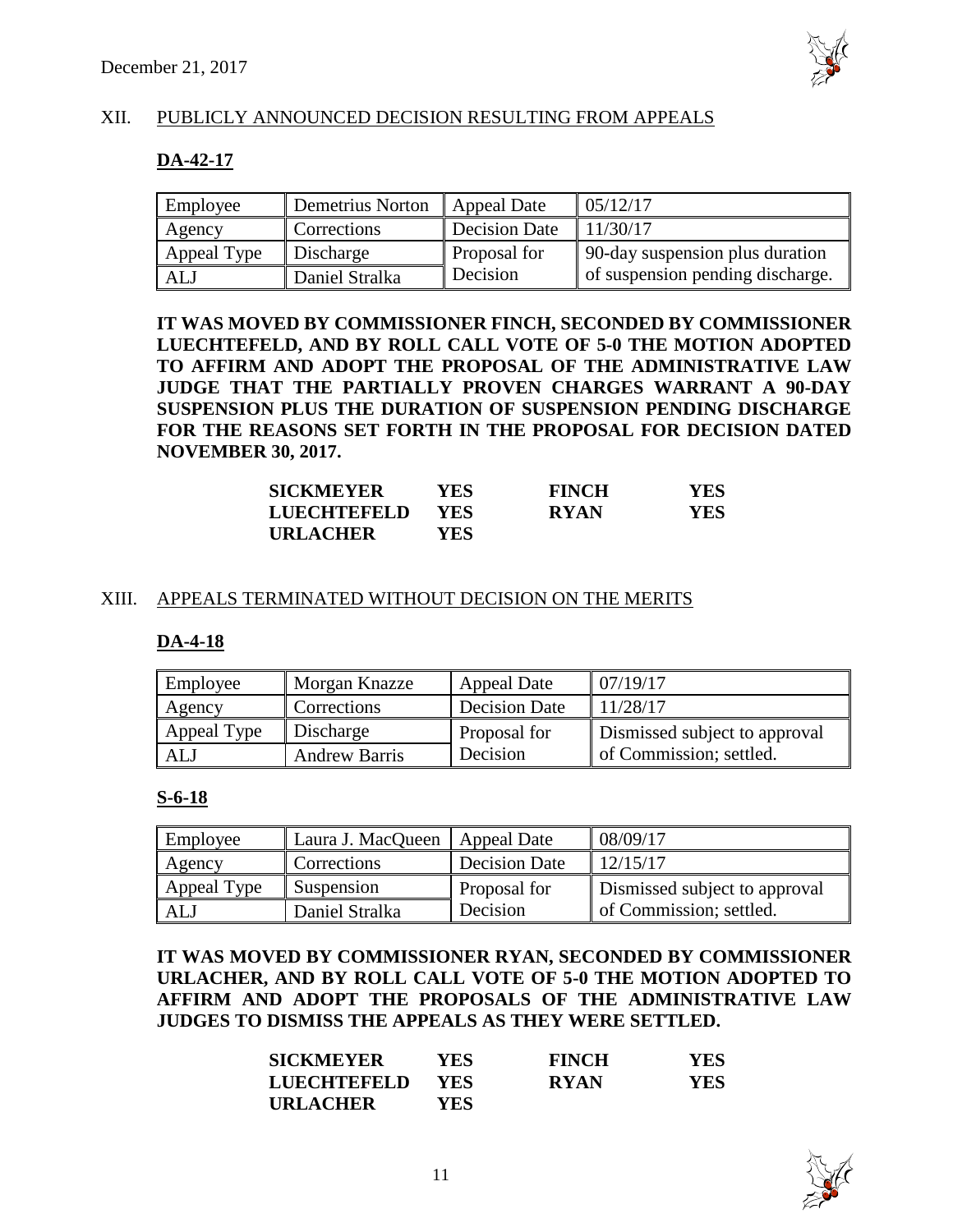

#### XIV. REVIEW OF CLOSED MEETING MINUTES PURSUANT TO OPEN MEETINGS ACT

Assistant Executive Director Barris reported that after review of the Closed Meeting Minutes, the need for confidentiality still exists as to all those Minutes.

I**T WAS MOVED BY COMMISSIONER URLACHER, SECONDED BY COMMISSIONER RYAN, AND THE MOTION ADOPTED 5-0 THAT AFTER REVIEW OF CLOSED MEETING MINUTES PURSUANT TO THE OPEN MEETINGS ACT, THE NEED FOR CONFIDENTIALITY STILL EXISTS AS TO ALL THOSE MINUTES.**

# XV. APPROVAL OF THE DESTRUCTION OF THE AUDIO VERBATIM RECORDINGS OF CLOSED SESSIONS PRIOR TO JULY 2015 IN ACCORDANCE WITH THE OPEN MEETINGS ACT

**IT WAS MOVED BY COMMISSIONER URLACHER, SECONDED BY COMMISSIONER LUECHTEFELD, AND THE MOTION ADOPTED 5-0 THAT THE DESTRUCTION OF THE AUDIO VERBATIM RECORDINGS OF CLOSED SESSIONS PRIOR TO JULY 1, 2015[1](#page-11-0) IS APPROVED IN ACCORDANCE WITH THE OPEN MEETINGS ACT.**

## XVI. STAFF REPORT

Executive Director Stralka reported that:

- $\triangleright$  He attended the first Chief Administrative Law Judge meeting called by the Deputy Director of the Bureau of Administrative Hearings on November 17. The goal of this group is to standardize some procedures among agencies. One area this could benefit the Commission is with the preparation of administrative review records. He will continue to attend on behalf of the Commission.
- $\triangleright$  Travel and other vouchers for fiscal year 2017 had previously been sent to the Comptroller for reimbursement. Please advise him when payment has occurred.
- $\triangleright$  It is hoped that the Commission's new Exemption Monitor position will be finalized by the end of the year.
- $\triangleright$  The Public Accountability Report for 2017 that Beckie Daniken prepared was completed and submitted to the Comptroller. It was accepted on December 8 and will be available for viewing on the Comptroller's website.

<span id="page-11-0"></span><sup>|&</sup>lt;br>|<br>| <sup>1</sup> The Commission voted on July 15, 2011 to maintain verbatim recordings for a minimum of 24 months before destruction.